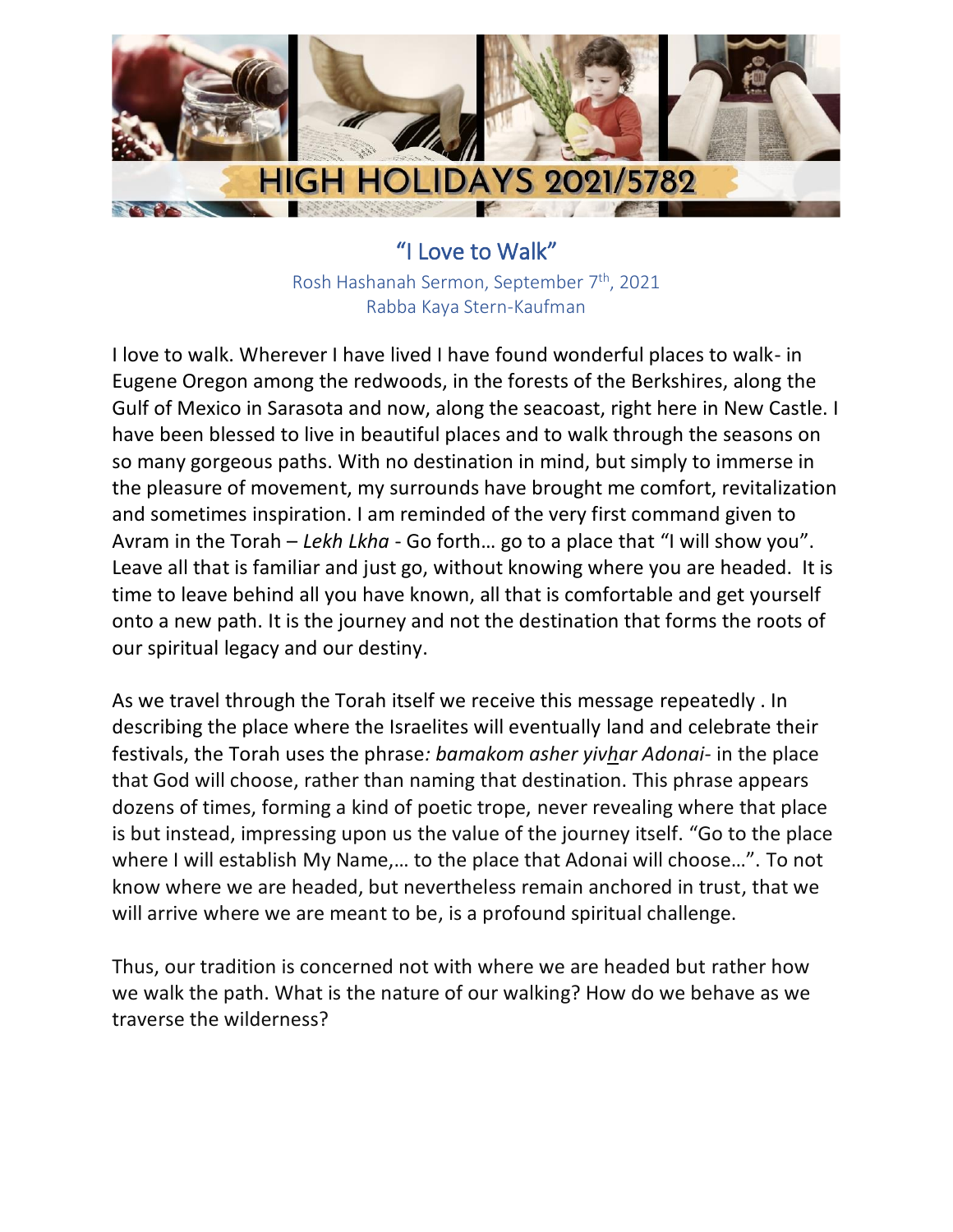Just a few weeks ago we read in the book of Devarim/Deuteronomy (Deut. 10:12) *Now, Israel, what does the Lord your God require from you, but to revere the Eternal One, your God and to walk in God's ways…* 

The Rabbis naturally ask the question: what does it mean to walk in God's ways? And they answer this way: Just as God is merciful and compassionate, so should we be merciful and compassionate. How we greet each moment, each person, each situation along the path will define the substance of our lives.

This past year we entered a new kind of wilderness, one seemingly ruled over by a three-headed monster: a global health crisis, environmental catastrophes and socio-political upheaval. So much of what we had counted on for stability and security seems to have been ripped away. It has been a year of profound stresses and painful losses, a year of grief and fear, a year of unmet needs and desires, a year of loneliness and a year of sorrow. It is no surprise that have witnessed increased outbursts of cruelty, a rise in gun violence, in domestic violence , in antisemitic attacks, hate crimes and attacks on the Asian community. A pervasive sense of insecurity has contributed to a profound erosion of trust.

We sit together today at the start of a new year with the deep question of how we will meet each new day? How will each of us walk through this wilderness? How might we each walk a path of gratitude, of forgiveness and renewed trust?

We can begin to explore this question by considering what we actually learned and gained this past year. Despite the extreme challenges, this has also been a year of recognizing the value of human connection, the delicious power of hugs and simple acts of kindness toward one another. We have discovered how fragile is our democracy and how precious and in need of our full attention and protection. And so many of us have reconnected with the beauty and healing potential within nature. Reeling from one natural disaster to the next, we have begun to take some bold steps toward reclaiming a balanced world. With God's help, we all certainly pray that it might be enough to get us through this time of dizzying disequilibrium.

Today, I am asking you to consider: What are the blessings in your lives? What have you learned about yourself, about your priorities during this strange and bewildering time? What matters most to you? In other words, what are your *Covid-Keepers*?

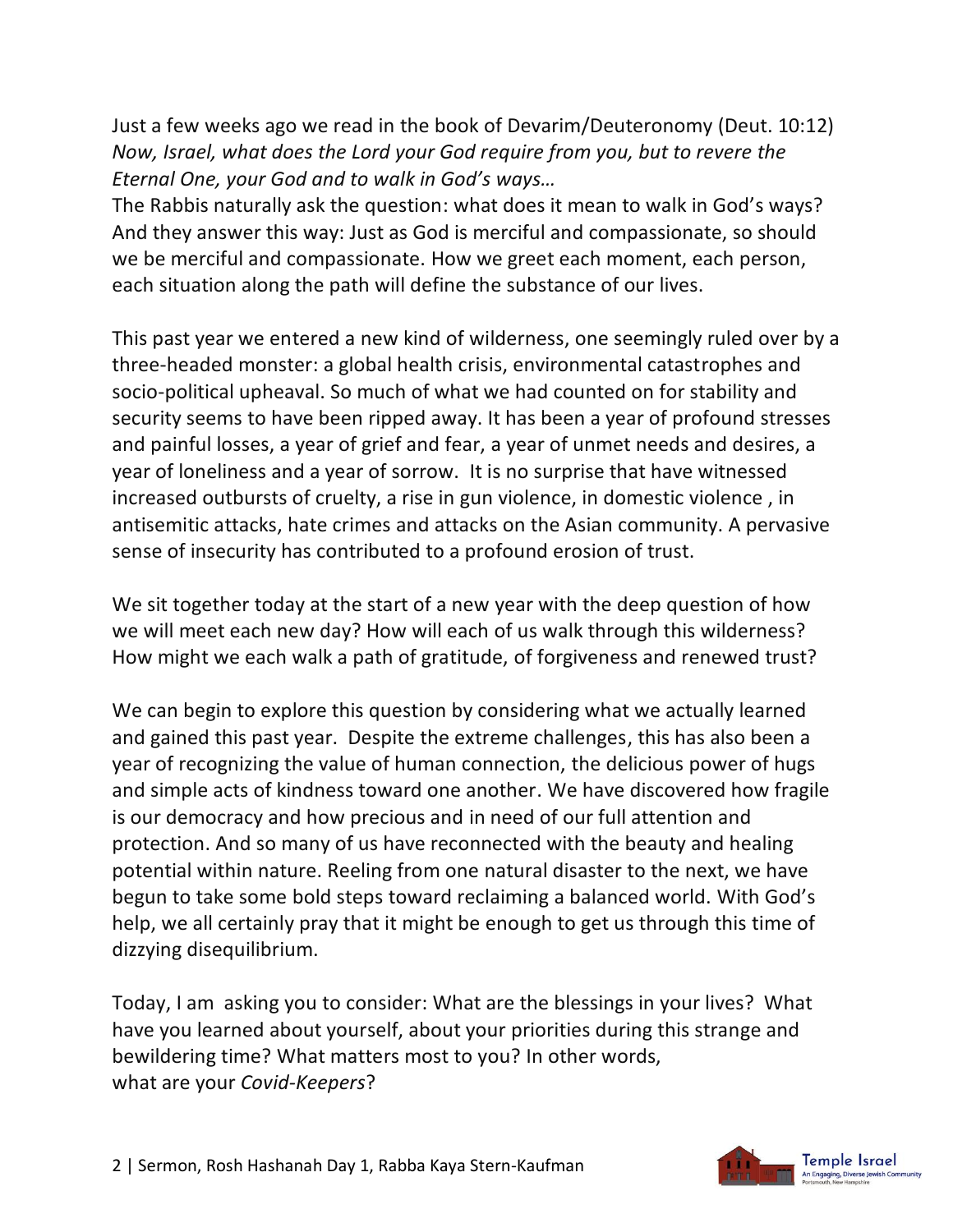There is a story handed down by Richard Wilhelm, a theologian and teacher of Chinese philosophy.

*There was a great drought where Wilhelm lived. For months there had not been a drop of rain and the situation became catastrophic. After much prayer the people said: We will fetch the rain maker. And from another province, a dried-up old man appeared. The only thing he asked for was a quiet little house somewhere, and there he locked himself in for three days. On the fourth day clouds gathered to everyone's surprise, a great snowstorm arrived though it was not even winter! The people were astonished. Wilhelm went to ask the man how he did it. He said: "They call you the rain maker, will you tell me how you made the snow?" And the little Chinese man said: "I did not make the snow, I am not responsible." "But what have you done these three days?" "Oh, I can explain that. I come from another country where things are in order. Here things are out of order, they are not as they should be by the ordinance of heaven. Since the whole country is not in balance, I am also not in order because I am in a disordered country. So, I put myself inside and had to wait three days until I had put myself back in order, and then naturally the rain came.* (1)

My friends, we are living through a time like no other- where the entire world is out of order. It has been an overwhelming time and we have all felt a sense of powerlessness. The Shaman in our story delivers a simple yet profound message, when the world around us is in disorder, when we are walking through an unchartered wilderness full of unexpected dangers, there is one thing we can all do- and that is -put *ourselves* back in order. And by doing so, we may bring more order to the world around us.

This summer I particularly enjoyed watching the Olympics, seeing the power of human potential, directed and focused, achieving what seemed to be beyond human capabilities. And, during these tremendous accomplishments, the story of Simone Biles, known as "the greatest gymnast of all time," emerged as a powerful call to self-care. In a vaulting competition she lost her bearings, became disoriented and could not tell where she was in the air. When she completed the vault she announced that she needed to withdraw from the competition. She felt she could not "trust" herself. She recognized that she was no longer "in order" and needed to pull out of this most high-stake world competition, so that she could put herself back in order. What a powerful act of discipline and bravery.